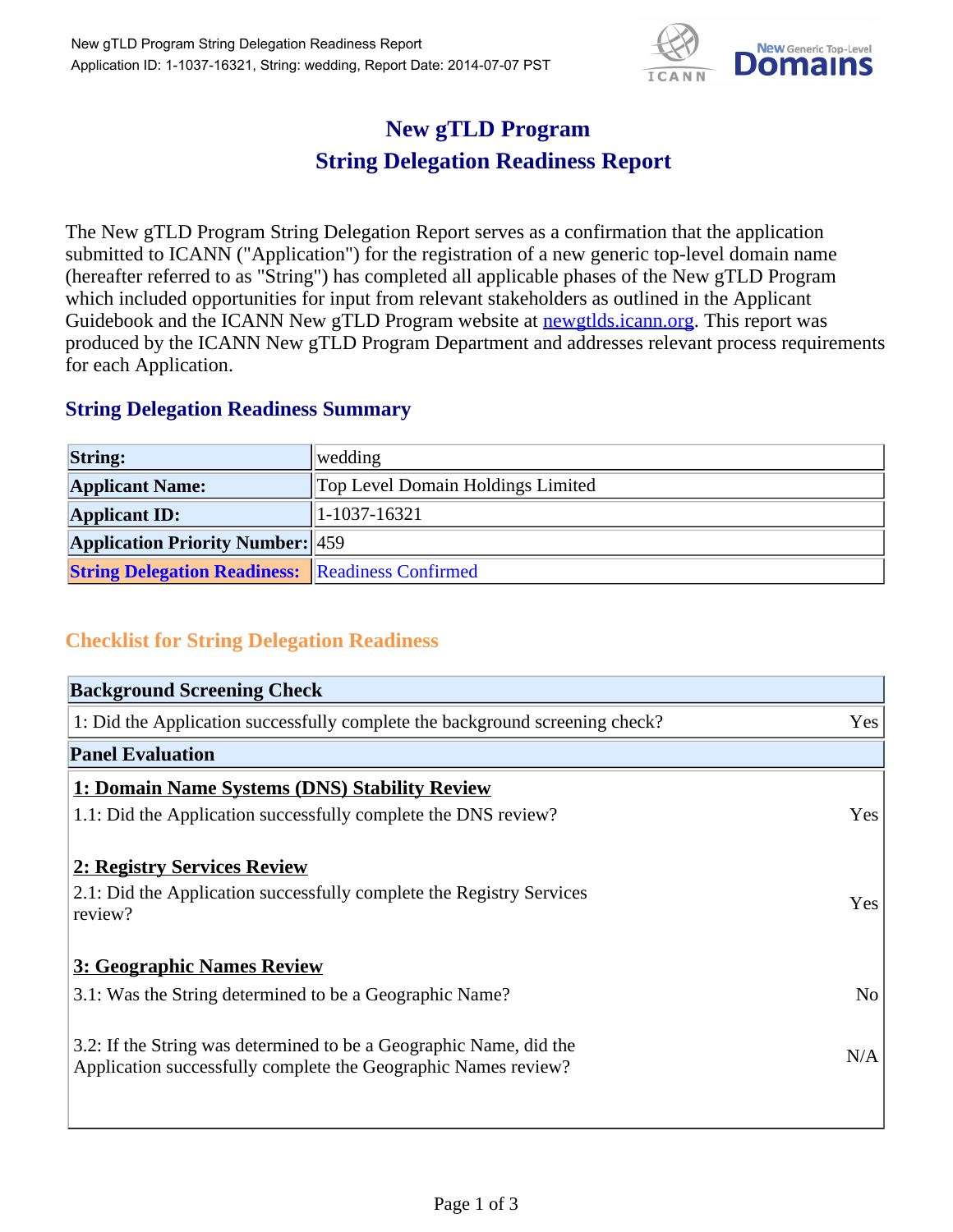

| <b>4: Financial Review</b>                                                         |            |
|------------------------------------------------------------------------------------|------------|
| $\vert$ 4.1: Did the Application successfully complete the Financial Capability    | <b>Yes</b> |
| review?                                                                            |            |
|                                                                                    |            |
| <b>5: Technical Review</b>                                                         |            |
| 5.1: Did the Application successfully complete the Technical and                   |            |
| <b>Operation Capability review?</b>                                                | <b>Yes</b> |
|                                                                                    |            |
| <b>6: String Similarity Review</b>                                                 |            |
| $\vert$ 6.1: Was the Application determined to not be confusingly similar to other | No         |
| applied for strings, including through String Confusion Objections?                |            |
|                                                                                    |            |
| 6.2: If the Application was determined to be confusingly similar to other          |            |
| applied for strings, including through String Confusion Objections, did the        |            |
| Application prevail in the string contention resolution process (CPE,              | Yes        |
| Auction, and/or Self-Resolution of String Contention via                           |            |
| withdrawal/termination of all other members in contention)?                        |            |

| <b>Public Comment Period</b>                                                                                                                                                                   |                |
|------------------------------------------------------------------------------------------------------------------------------------------------------------------------------------------------|----------------|
| 1: Was the public provided an opportunity to submit comments on the Application?                                                                                                               | Yes            |
| 2: Were comments for the Application considered by evaluation panels?                                                                                                                          | Yes            |
| <b>Objection Process</b>                                                                                                                                                                       |                |
| 1: Were objections filed against the Application?                                                                                                                                              | <b>No</b>      |
| 2: If objections were filed against the Application, did Applicant prevail in the dispute<br>resolution proceedings for all Legal Rights, Limited Public Interest and Community<br>Objections? | N/A            |
| <b>Governmental Advisory Committee (GAC) Advice</b>                                                                                                                                            |                |
| 1: Did the GAC have an opportunity to provide advice for the Application?                                                                                                                      | Yes            |
| 2: Did the GAC provide consensus GAC advice that the String should not be approved by<br>the ICANN Board?                                                                                      | <b>No</b>      |
| 3: If the GAC provided consensus GAC advice to the ICANN Board, did the ICANN Board<br>(or New gTLD Program Committee) accept the GAC advice?                                                  | N/A            |
| <b>Accountability Mechanisms</b>                                                                                                                                                               |                |
| 1: Was the Application the subject of a complaint or review through one of ICANN's<br>accountability mechanisms (Reconsideration or Independent Review)?                                       | N <sub>0</sub> |
| 1.1: If yes, did the BGC, ICANN Board or New gTLD Program Committee determine that<br>the Application should not proceed to contracting?                                                       | N/A            |